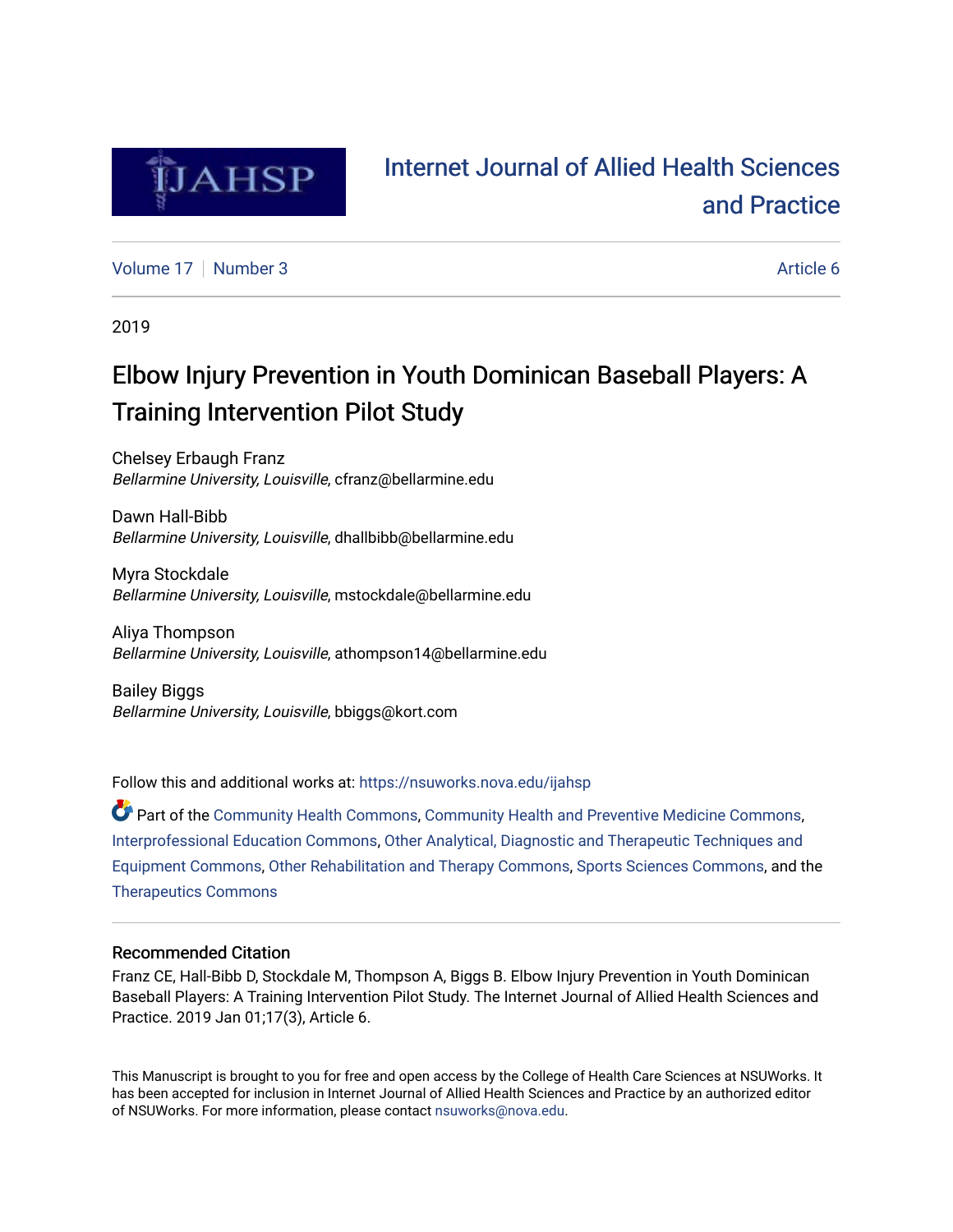# Elbow Injury Prevention in Youth Dominican Baseball Players: A Training Intervention Pilot Study

## **Abstract**

Background: Research suggests deficits in shoulder and elbow strength and flexibility may explain the role of elbow injuries in overhead athletes, specifically ulnar collateral ligament (UCL) injury in baseball players. Significant damage to this ligament typically requires operative care for continued activity in the sport. Several studies have demonstrated the success of rehabilitation programs post-surgery; however, few studies have examined the role of UCL injury prevention programs. A recognized upper extremity (UE) injury prevention method is the Thrower's Ten Program. This program may create elbow stability when pitching and throwing, theoretically reducing the risk of UCL injury. Purpose: The purpose of this study is to explore the feasibility of teaching this program to youth baseball coaches in a Spanish-speaking, developing country. Design: This is a pilot study carried out at the Youth Baseball Academy in Santiago, Dominican Republic. Participants included youth male baseball players (N=24), aged 14 to 18 years, who completed a health history survey. Dominican male coaches (N=5), aged 21 to 35 years, averaging seven years of coaching, were taught the Thrower's Ten program. Two days post training and one-year post training, the coaches were assessed on their ability to properly demonstrate the exercises. The main outcome measures were a baseline of UE injuries in a baseball academy; proper demonstration of exercises as tracked on a Thrower's Ten Program checklist; and implementation of the program. Results: Nearly 80% (19 of 24) of the youth baseball players recorded a current or previous UE injury. All coaches achieved a 100% (21 of 21) accuracy rate two days post training and the pitching coached achieved an 85% (18 of 21) one year later. The pitching coaches utilized the program three times per week. Conclusions: Findings suggest UE injury prevention programs are needed and can be successfully integrated into a Dominican youth baseball academy.

## Author Bio(s)

Chelsey Erbaugh Franz, PhD, ATC, is a Clinical Education Coordinator in the Master of Science in Athletic Training Program and Assistant Professor in the College of Health Professions, School of Movement and Rehabilitation Sciences at Bellarmine University in Louisville, KY. She is also a licensed athletic trainer in the state of Kentucky.

Dawn Hall-Bibb, PT, PhD, MPT, is an Associate Professor in the College of Health Professions, School of Movement and Rehabilitation Sciences at Bellarmine University in Louisville, KY. She is also a licensed physical therapist in the state of Kentucky.

Myra Stockdale, ATC, DHSc, is a Program Director in the Master of Science in Athletic Training Program and Assistant Professor in the College of Health Professions, School of Movement and Rehabilitation Sciences at Bellarmine University in Louisville, KY. She is also a licensed athletic trainer in the state of Kentucky and Indiana.

Aliya Thompson is a graduate student in the Doctor of Physical Therapy Program in the College of Health Professions, Movement and Rehabilitation Sciences at Bellarmine University in Louisville, KY.

Bailey Biggs in an exercise and sport science graduate in the College of Health Professions, Movement and Rehabilitation Sciences at Bellarmine University in Louisville, KY.

## Acknowledgements

Acknowledgements: Go Sports supported this study through access to their Dominican coaches and athletes in their baseball academy. This study was approved by Bellarmine University's Institutional Review Board, study #563. This manuscript is available in Internet Journal of Allied Health Sciences and Practice: [https://nsuworks.nova.edu/ijahsp/vol17/iss3/6](https://nsuworks.nova.edu/ijahsp/vol17/iss3/6?utm_source=nsuworks.nova.edu%2Fijahsp%2Fvol17%2Fiss3%2F6&utm_medium=PDF&utm_campaign=PDFCoverPages)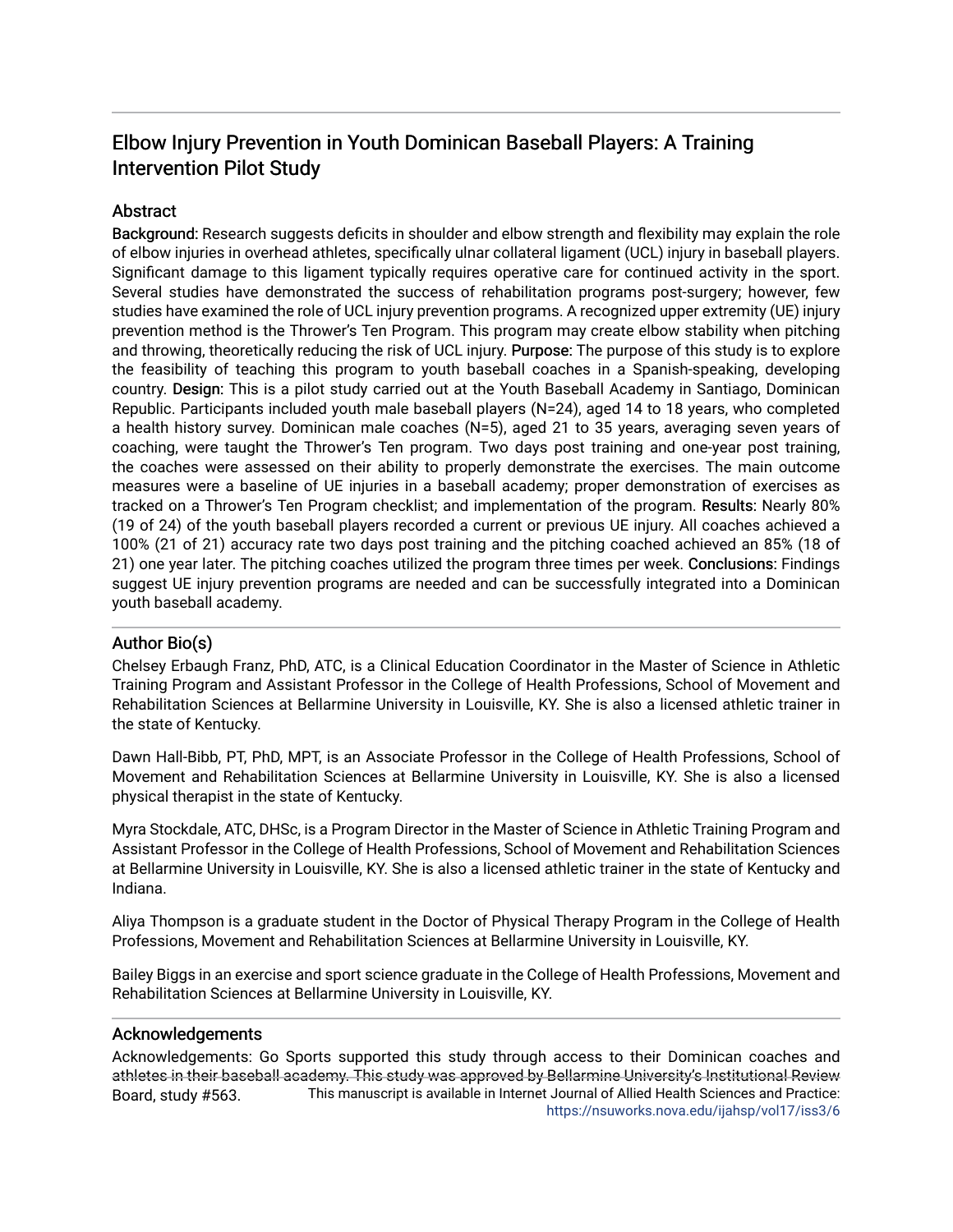

The Internet Journal of Allied Health Sciences and Practice *Dedicated to allied health professional practice and education* **Vol. 17 No. 3 ISSN 1540-580X**

# Elbow Injury Prevention in Youth Dominican Baseball Players: A Training Intervention Pilot Study

Chelsey Erbaugh Franz Dawn Hall-Bibb Myra Stockdale Aliya Thompson Bailey Biggs

Bellamarmine University

United States

## **ABSTRACT**

**Background:** Research suggests deficits in shoulder and elbow strength and flexibility may explain the role of elbow injuries in overhead athletes, specifically ulnar collateral ligament (UCL) injury in baseball players. Significant damage to this ligament typically requires operative care for continued activity in the sport. Several studies have demonstrated the success of rehabilitation programs post-surgery; however, few studies have examined the role of UCL injury prevention programs. A recognized upper extremity (UE) injury prevention method is the Thrower's Ten Program. This program may create elbow stability when pitching and throwing, theoretically reducing the risk of UCL injury. **Purpose:** The purpose of this study is to explore the feasibility of teaching this program to youth baseball coaches in a Spanish-speaking, developing country. **Design:** This is a pilot study carried out at the Youth Baseball Academy in Santiago, Dominican Republic. Participants included youth male baseball players (N=24), aged 14 to 18 years, who completed a health history survey. Dominican male coaches (N=5), aged 21 to 35 years, averaging seven years of coaching, were taught the Thrower's Ten program. Two days post training and one-year post training, the coaches were assessed on their ability to properly demonstrate the exercises. The main outcome measures were a baseline of UE injuries in a baseball academy; proper demonstration of exercises as tracked on a Thrower's Ten Program checklist; and implementation of the program. **Results:** Nearly 80% (19 of 24) of the youth baseball players recorded a current or previous UE injury. All coaches achieved a 100% (21 of 21) accuracy rate two days post training and the pitching coached achieved an 85% (18 of 21) one year later. The pitching coaches utilized the program three times per week. **Conclusions:** Findings suggest UE injury prevention programs are needed and can be successfully integrated into a Dominican youth baseball academy.

**Keywords**: injury prevention, elbow, upper extremity, strength, flexibility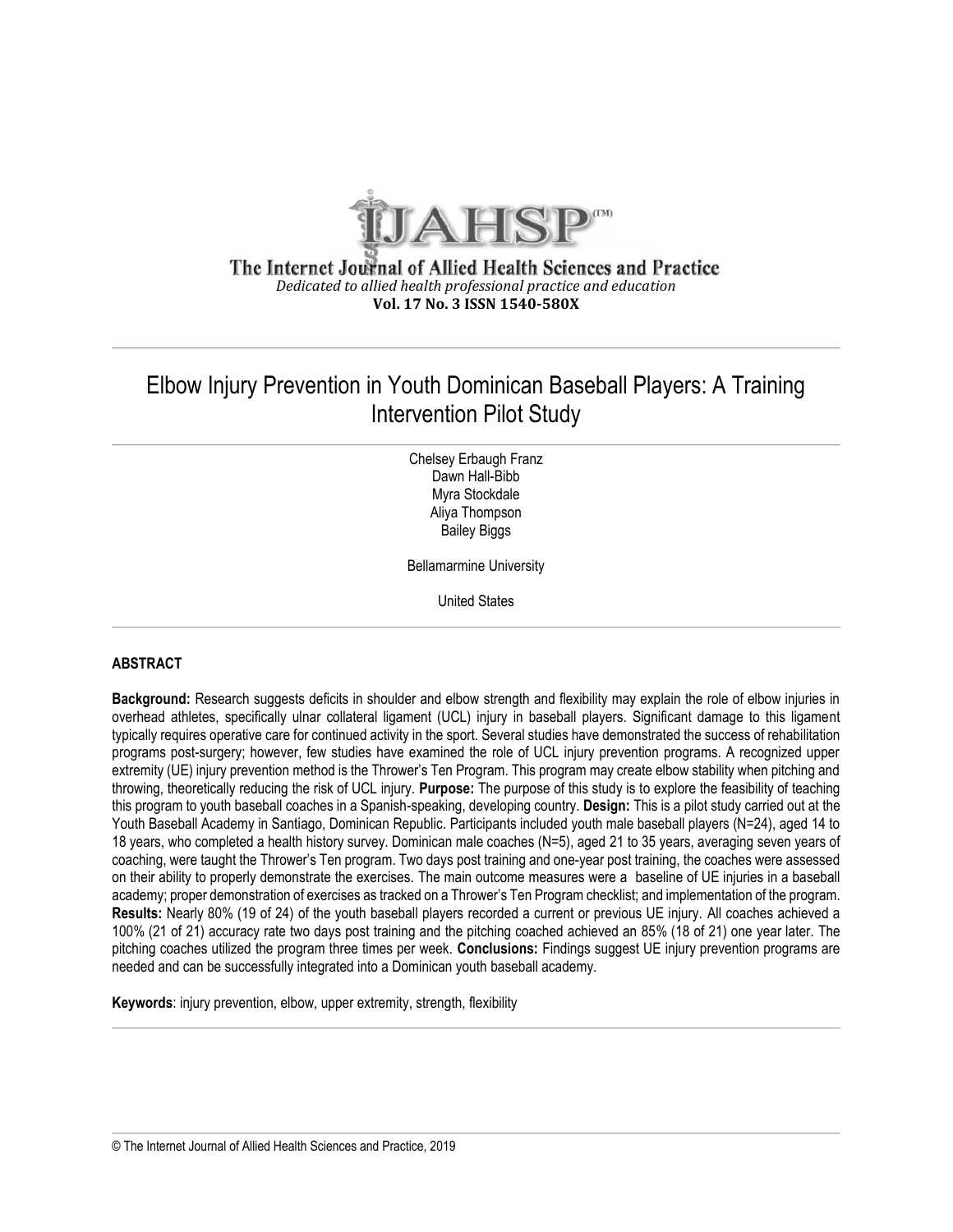#### **INTRODUCTION**

In the Dominican Republic (DR), baseball is king. Seen as the best option to escape the poverty commonly found in a developing country, parents opt to bypass traditional schooling, sending their sons to one of the many baseball academies on the island.<sup>14</sup> Every US major league baseball team has a baseball academy in the DR. Youth are recruited from rural communities and big cities alike to take part in the academies. With the goal to sign a major league contract at the age of 16, emphasis is placed on performing at a high level; little regard is given to injury prevention.<sup>1.4</sup> Athletic trainers play a key role in the treatment and prevention of athletic injuries. The profession was created, in part, with the intent to provide access to high quality health care for those lacking resources. 5 In addition, new curriculum standards require athletic training students to gain experience with underserved populations, including those facing barriers to good health as a result of social determinants and socio-economic status. <sup>6</sup> Thus, athletic trainers are well-suited to address upper extremity (UE) injury prevention within these baseball academies.<sup>5,6</sup>

Non-contact upper extremity injuries are common in baseball. In the United States, baseball is the fourth most common sport played among high school boys, with nearly 500,000 participants in the 2016-2017 academic year. <sup>7</sup> Roughly one-fourth of these players will pitch.<sup>8</sup> Research suggests deficits in shoulder and elbow strength and flexibility may explain the role of elbow injuries in overhead athletes, specifically baseball players.<sup>9-13</sup> Ulnar collateral ligament injuries to the elbow range from slight tissue stretching to full ligament rupture. Partial tears and full ruptures of this ligament typically require reconstructive care for continued activity in sport. Since the original surgery in 1974 by Dr. Frank Jobe, surgeons have modified the procedure, seeking improved return to play outcomes. Reconstruction rates remained relatively stable until 1998, when researchers first noted a small peak in surgeries. However, in the last decade, reconstruction rates have increased at a significant rate. <sup>14</sup> One study found that from 2003- 2014, reconstructions rates jumped 343%. The number of UCL reconstructions was highest in the 15-19 year old male athlete and were predicted to increase by 2025 from 6.3 per 100,000 to 14.6 per 100,000.<sup>15</sup> With the reconstruction surgery, athletes return to play at a high rate. Studies found as high as 90% of athletes returned to pre-injury level following UCL reconstruction. 16-18 However, surgery is invasive and can be unrealistic in developing countries; thus, an effort to integrate preventative programs are needed. The Thrower's Ten Program is an exercise intervention that strengthens and increases flexibility in the muscles surrounding the shoulder and elbow joints.<sup>19</sup> The purpose of this study is to assess the feasibility of teaching the Thrower's Ten Program (an upper extremity injury prevention program) to youth baseball coaches at a baseball academy in a Spanish-speaking, developing country.

#### **METHODS**

Researchers utilized a case report design to assess the feasibility of teaching the Thrower's Ten Program to youth baseball coaches in a Spanish-speaking, developing country. Five Dominican youth baseball coaches from Go Ministries Sports (the full coaching staff for their baseball academy) in Santiago, DR, participated in the pilot study. Coaches were recruited based on their job descriptions and excluded from the study if they were unavailable to participate in the training session or follow up evaluation. Researchers utilized a translator to read an informed consent to the coaches, and provided a Spanish-copy of the form to the coaches. In addition, researchers gathered basic demographics on the coaches.

Researchers assessed understanding and application of the Thrower's Ten Program with a case report design. Initially, with the assistance of a translator, researchers gave the coaches a description of the intervention and its importance in maintaining longterm upper extremity health of their athletes. Following this, the researchers trained the coaches on the proper technique and application of the Throwers Ten program. A laminated copy of the complete program (in both Spanish and English) was posted on the batting cages at the Go Sports baseball training facility, ensuring the coaches could easily follow the program. Additionally, researchers purchased tubing to leave with the team, so all exercises could be completed. The researchers also offered alternatives to the tubing (baseballs, bats), in the event the tubing was no longer available.

Two days after the training, the researchers met with each coach individually, utilizing a checklist, to ensure the coaches understood the exercises and were able to properly demonstrate how to perform the exercise. One year post-training, researchers assessed the pitching coach's ability to instruct his athletes on the Thrower's Ten Program and ascertained the frequency with which the program was utilized among the players. Finally, utilizing a health-history questionnaire, researchers assessed the prevalence of elbow and shoulder injuries among Go Sports baseball athletes. Bellarmine University's Institutional Review Board approved all study methodology (study # 563).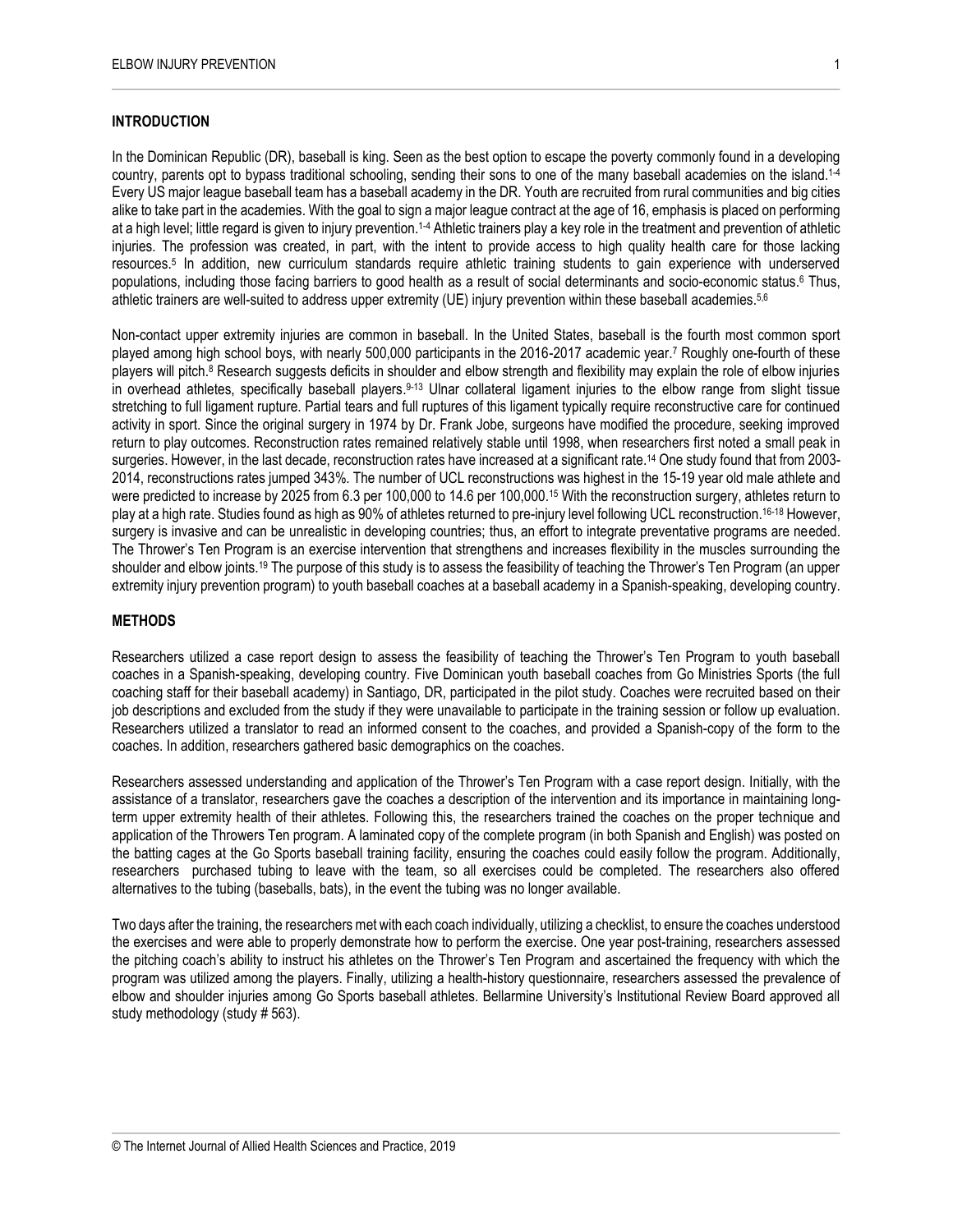#### **RESULTS**

Posttest assessment showed the Dominican male coaches, aged 21 to 35 years, averaging seven years of coaching, understood and were able to properly demonstrate the Thrower's Ten Program for youth baseball players in the Go Sports program. Utilizing the checklist, coaches achieved a 100% (21 of 21) accuracy rate.

One year post training, researchers met with the Go Sports pitching coach, age 35, with 13 years of coaching. Follow up assessment showed he was able to properly demonstrate the Thrower's Ten Program for his youth baseball players in the Go Sports program. Utilizing the checklist, he achieved an 85% (18 of 21) accuracy rate. In addition, he and the athletes stated they used the program three times a week with his pitchers. The laminated Thrower's Ten Program remained on the batting cage; the researchers replaced damage or missing tubing.

Health history questionnaires revealed nearly 80% of Go Sports youth male baseball players (age 14-18) had an UE injury at some point during their baseball career. Of the 24 athletes surveyed, 19 identified a previous injury to their shoulder, elbow, forearm, wrist or hand.

#### **DISCUSSION**

Injuries in youth sports is a growing concern with the increased prevalence of play. In baseball specifically, the drastic increase in UCL reconstructions is alarming. For Dominican athletes, youth baseball academies are a way of life. Risk to players in these settings are increased, with a focus on the health and well-being of the athlete secondary to signing major league contracts.<sup>14</sup> Different from the MLB academies, Go Sports has an emphasis on player development, requiring their athletes to attend school, learn English, and work towards perfecting a trade, with the goal of reducing poverty and improving long-term health and wellness of their athletes, regardless of their baseball prospects. 4

The success of this pilot study was encouraging for several reasons. First, working with Go Sports proved beneficial to the athletes and researchers alike, a primary goal of community-based research.<sup>20,21</sup> Go Sports coaches, and thus their athletes, were receptive to the Thrower's Ten Program, enhancing the chances of long-term use of the program. Likely this was because of the strength of the leadership within Go Sports. Coaches appeared to trust the administrators, who recommended use of the program. Go Sports administrators are Americans, former college athletes, who requested injury prevention programs for their academy. With their approval, researchers were able to get "buy-in" from the coaches and athletes. In addition, within a few months of adopting the program, the Go Sports pitching coach used the program to rehabilitate what he understood to be a full UCL tear on one of his pitchers. He believed the program was the main reason for his athlete's full recovery. Though highly unlikely, his belief ensured he used the program consistently and long-term with his players.

Second, this pilot study created discussion for future injury prevention programs for other Go Sports academies. These include boys and girls basketball, girls soccer, and girls volleyball. Follow-up injury prevention programs, and subsequent research projects, are underway for knee injuries in female youth Dominican athletes as well as continued work with elbow injuries in youth baseball players. 4

Third, this study was part of a faculty-lead immersion experience for students from a US university. The visit to the DR gave faculty and students the opportunity to collect data first-hand on athletes in developing countries and work alongside community members, seeking a common goal. This addressed curriculum requirements for the university students and met the goal of high-impact educational practices, providing a rich experience for students and faculty alike.<sup>20,21</sup>

Finally, this study was inter-professional among allied health professionals, athletic training and physical therapy faculty members. Breaking down academic and professional silos enhances understanding of one another's' skill set, encouraging collaboration outside of the research realm, leading to better student learning and, more importantly, better patient outcomes.<sup>20-23</sup>

#### **Limitations**

This study was not, however, without its limitations. First, this pilot study addressed injury prevention through a strengthening and flexibility program. Empirical evidence supports the theory that UCL tears occur as a result of a multitude of factors. These include pitch count, pitch speed, rest between days of pitching, repertoire of pitches, stature of the athlete, fatigue of pitcher, position of player (catcher), and horizontal release location of pitch.<sup>9,13,24-26</sup> In 2012, Fleisig and Andrews conducted a search of available data regarding elbow injuries in youth baseball players. Their findings suggest that while upper extremity strength and flexibility is a contributing factor, non-contact injuries in the dominant arm of baseball players were primarily the result of repetitive pitching.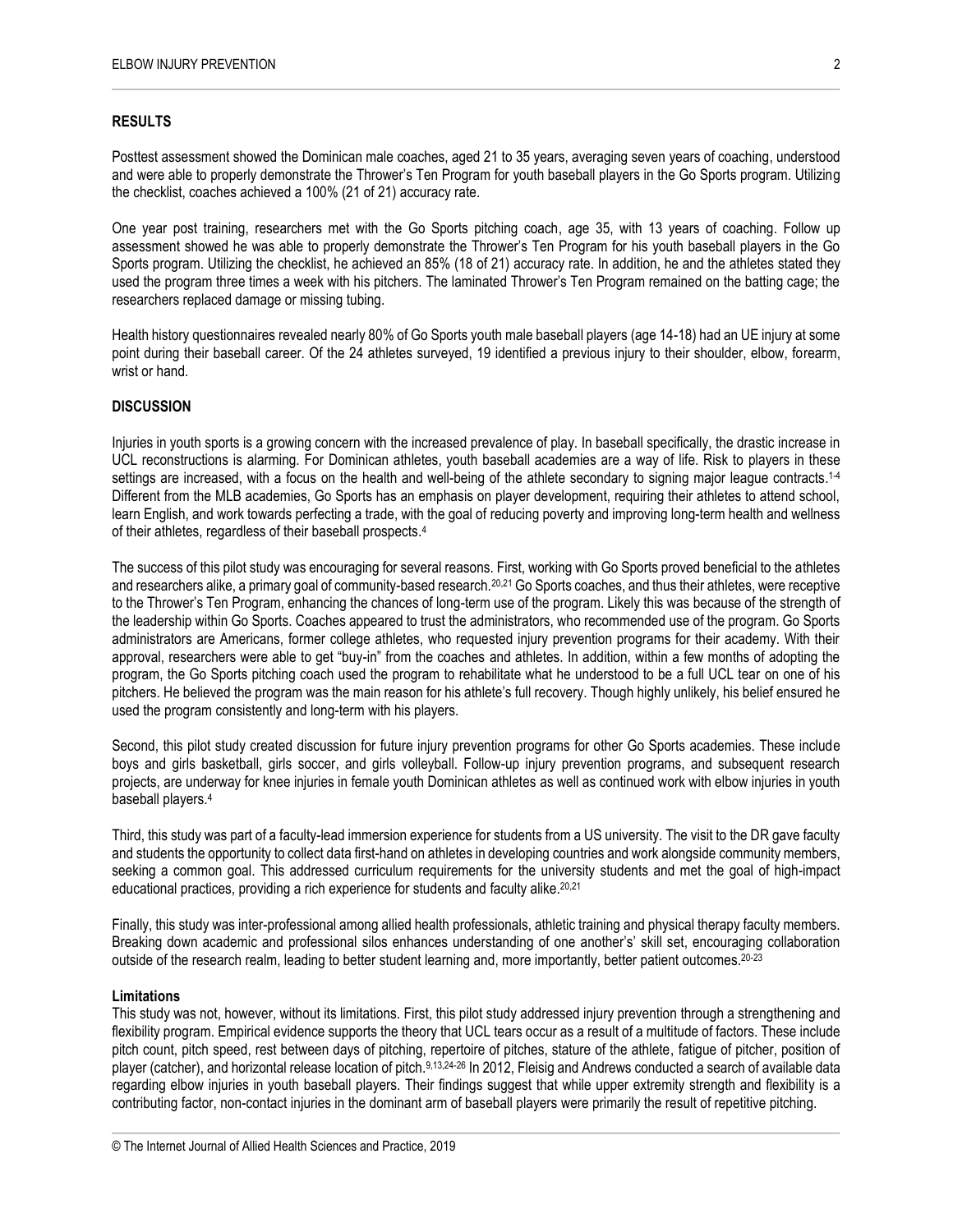The authors reported that 5% of youth baseball pitchers suffer an elbow or shoulder injury serious enough to dictate surgery or career ending decisions. These injuries occurred within a 10-year period of playing youth baseball. A 2016 study by McHugh et al demonstrated the effect of high pitch volume on the supraspinatus musculature. Using pitchers from 2 high schools for 4 consecutive seasons, for a total of 95 player-seasons, the authors found pitchers with an increased pitch volume (defined as greater than 400 pitches thrown in a season) had significantly weaker supraspinatus strength in-season and diminished strength gain from one season to the next, potentially pre-disposing an athlete to a UCL tear in future seasons. These findings were supported by several other reviews of the literature and research studies, all pointing to repetitive pitching as the primary culprit of UCL injury. 9,15,19,25,27 Moving forward, a study aimed at working with the Dominican coaches on pitch count and days of rest is warranted.

Second, this program ideally would be utilized with all overhead athletes in Go Sports baseball academy, not just pitchers, as UCL tears occur in position players as well, specifically catchers. However, Go Sports coaches turned the program over to the pitching coach, who chose to use the program solely with the pitchers, thus limiting the effectiveness. Further discussions regarding the need to include, at a minimum, the catchers in the preventative training is warranted.

Third, much of the evidence regarding UCL tears is on adult athletes. Empirical evidence regarding youth athletes and the effect of pitching on the elbow is lacking. Specifically, research on baseball academies in developing countries is sparse. This gap in the literature indicates a need and opportunity for further exploration.

#### **CONCLUSIONS**

Our findings indicate Dominican youth baseball coaches with Go Sports can adequately implement the Thrower's Ten Program for long-term upper-extremity injury prevention among their baseball academy athletes. Health history questionnaires indicated a need to address UE injuries in these athletes; adding the Thrower's Ten Program to training sessions may be beneficial to the long-term UE health of all their overhead athletes.

#### **Acknowledgments**

The researchers would like to thank Go Ministry, specifically their sports outreach, for collaboration and support of this pilot study. In Dominican sports, little emphasis is placed on injury prevention. Bringing an injury prevention program to an academy unfamiliar with the importance of training and prevention exercises posed some issues regarding program adoption. Additionally, the DR is a culture of machismo, where males demonstrate aggressive masculine pride, giving little respect to females. On this pilot study, all researchers were female. The strength of Go Sports leadership proved instrumental in the adoption of this program by the Go Sports coaches.

#### **References**

- 1. Hanlon R. School's Out Forever; The Applicability of International Human Rights Law to Major League Baseball Academies in The Dominican Republic. In: *J.D. University of the Pacific MSoL*, ed., 2013.
- 2. Klein A. *Dominican Baseball: New Pride, Old Prejudice*. Philadelphia, PA: Temple University Press, 2014.
- 3. Wasch A. Children Left Behind: The Effect of Major League Baseball on Education in the Dominican Republic. In: *Law FIUCo*, ed., 2009.
- 4. Bradley K, Pardin W, Martinez J. *Go Sports*, 2016.
- 5. National Athletic Trainers' Association. NATA Quick Facts. Secondary NATA Quick Facts 2018. <https://www.nata.org/nata-quick-facts>
- 6. Commission on Accreditation of Athletic Training. Commission on Accreditation of Athletic Training. Secondary Commission on Accreditation of Athletic Training 2018. [https://caate.net](https://caate.net/)
- 7. National Federation of State High School Associations. Participation Statistics. Secondary Participation Statistics 2017. [http://www.nfhs.org/ParticipationStatistics/PDF/2016-17\\_Participation\\_Survey\\_Results.pdf](http://www.nfhs.org/ParticipationStatistics/PDF/2016-17_Participation_Survey_Results.pdf)
- 8. Lyman S, Fleisig GS. Baseball Injuries. *Medicine and Sport Science* 2005;49:9-30
- 9. McHugh M, Tyler T, Mullaney M, Mirabella M, Nicholas S. The Effect of High Pitch Volume on Musculoskeletal Adaptations in High School Baselball Pitchers. American Orthopaedic Society for Sports Medicine 2016;44(9):2246-54 doi[: https://doi.org/10.1177/0363546516650183\[published](https://doi.org/10.1177/0363546516650183%5bpublished) Online First: Epub Date
- 10. Reinold MM, Wilk KE, Macrina LC, et al. Changes in Shoulder and Elbow Passive Range of Motion after Pitching in Professional Baseball Players. *The American Journal of Sports Medicine* 2008;36(3):523-27 doi: 10.1177/0363546507308935[published Online First: Epub].